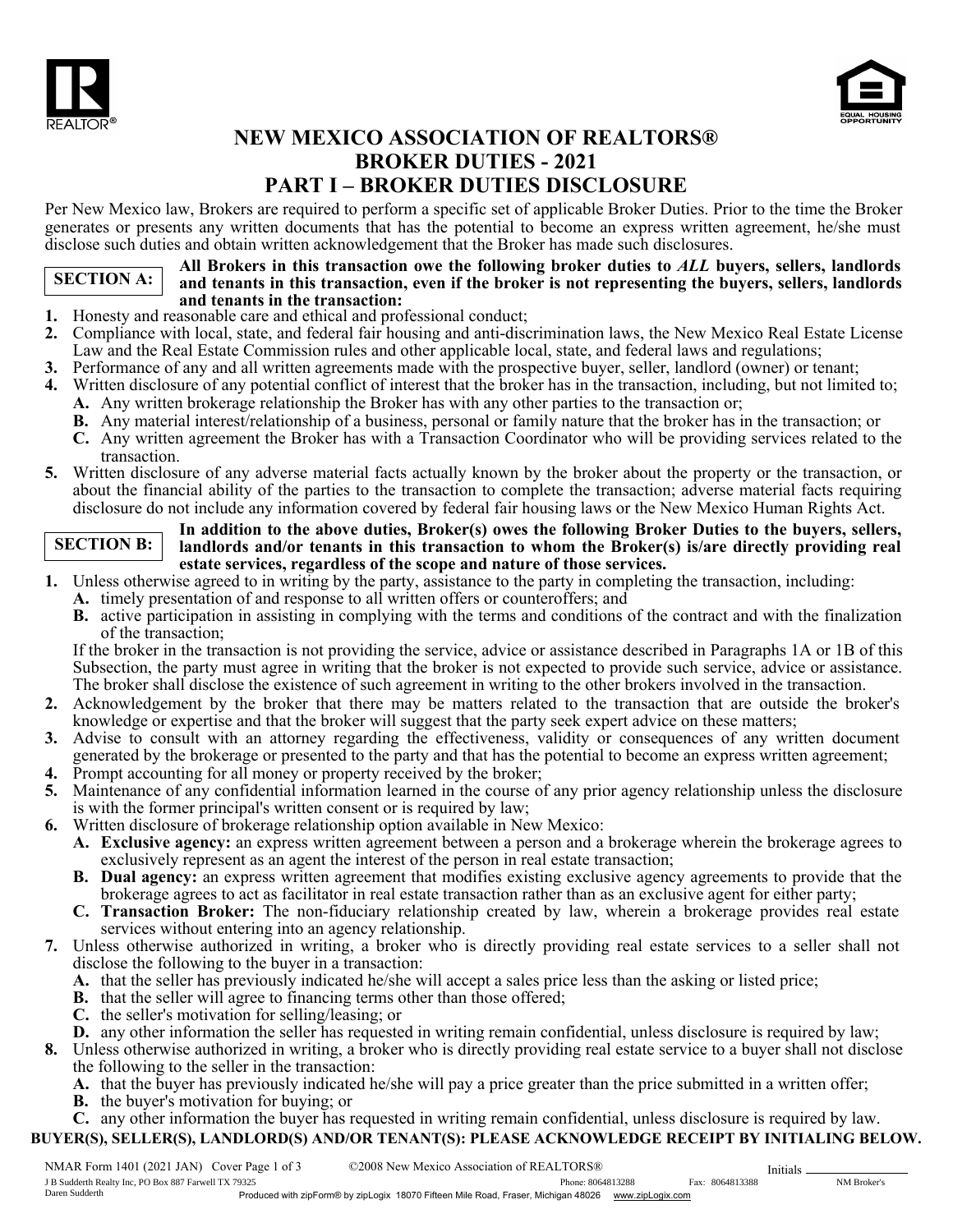

## NEW MEXICO ASSOCIATION OF REALTORS® BROKER DUTIES - 2021



#### PART II - OTHER REQUIRED DISCLOSURES *Broker shall update these and all other required disclosures as needed.*

If any of the following apply, attach Broker Duties Supplemental Disclosure NMAR Form 2100 or other disclosure document.

- 1.  $\parallel$  Broker has a written brokerage relationship with any other party(ies) to the transaction.
- 2. Broker(s) has any **CONFLICT OF INTEREST** (including any material interest or relationship of a business, personal, or family nature in the transaction).
- 3.  $\Box$  Broker(s) knows of **ADVERSE MATERIAL FACTS** about the Property or Transaction.
- 4. Simularly has a written agreement with a **TRANSACTION COORDINATOR** who will be providing services related to the transaction. BROKER DUTIES: TCs who have no interaction with the Broker's Customer or Client and/or other parties or brokers involved in the transaction, owe Broker Duties 1-5 in Section A on Cover Page I. TCs who work directly with the Broker's Customer or Client and/or other parties or brokers in the transaction, owe Broker Duties 1-5 of Section A and 5, 7 and 8 of Section B. TCs:
- 5.  $\Box$  PROPERTY MANAGEMENT ONLY. TO TENANT: If Broker is working as a residential property manager Broker is working as the agent of the owner of the Property. In the commercial property management context, broker is working with the owner of the Property in the following capacity:  $\Box$  AGENT  $\Box$  TRANSACTION BROKER OTHER. If "OTHER", explain:

### APPLICABLE PARTY

PARTY IS A  $\Box$  SELLER  $\Box$  BUYER  $\Box$  LANDLORD (OWNER)  $\Box$  TENANT

| Signature             | Date  | Time |
|-----------------------|-------|------|
|                       |       |      |
| Signature             | Date  | Time |
|                       |       |      |
| Brokerage Name Office | Phone |      |
|                       |       |      |